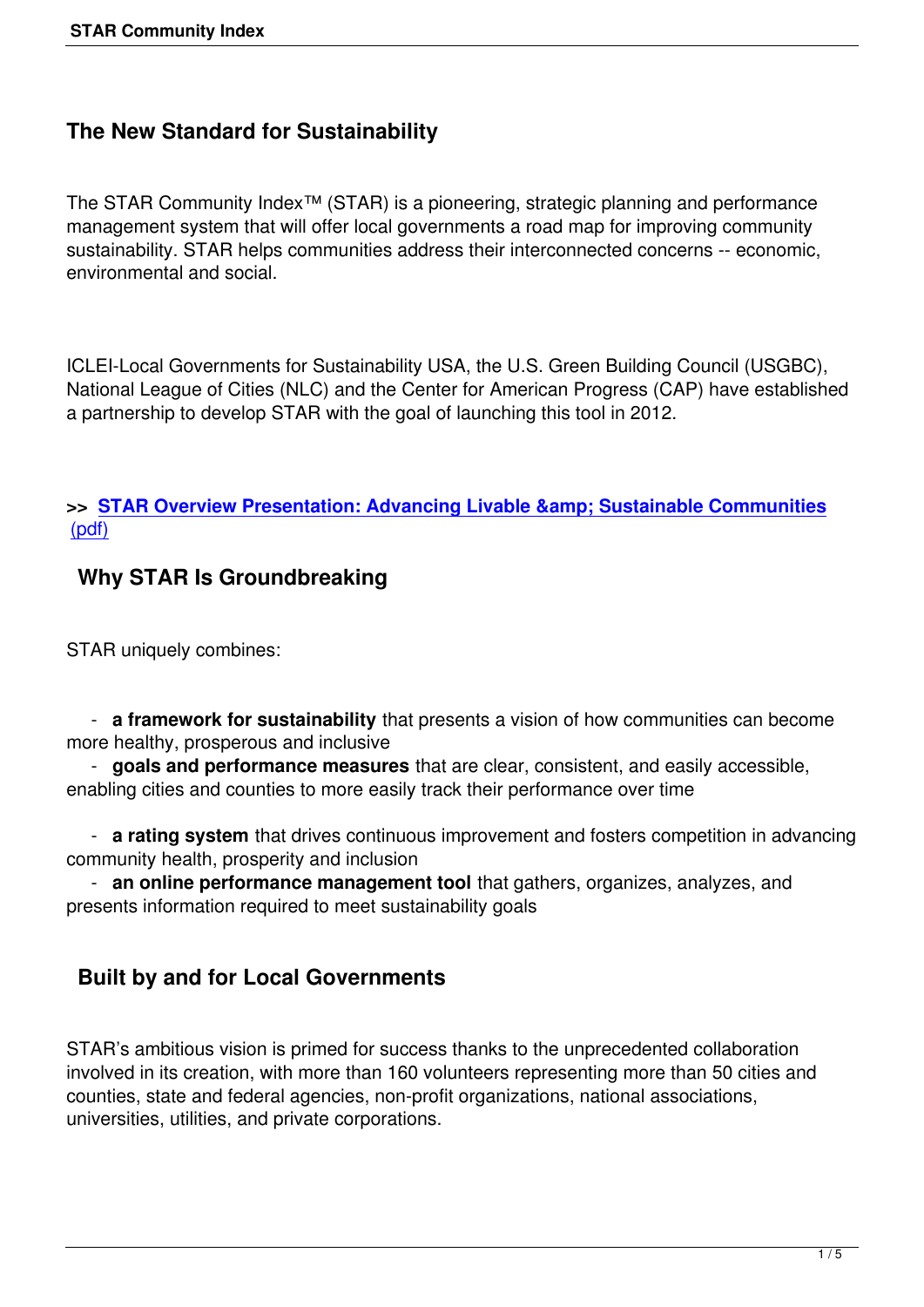These volunteers contribute thousands of hours each year, bring a diversity of perspectives and expertise, and provide a formidable brain trust for informing both the structure and content of the STAR system. This level of local government engagement has built a constituency of early adopters that will help provide fertile ground on which STAR can grow once established.

# **STAR Sustainability Goals and Guiding Principles**

**The STAR Community Index Sustainability Goals and Guiding Principles represents a milestone in the national movement to create more sustainable, livable communities. The Goals set a new national standard, and serve as an invaluable resource for local governments.**

## **A Major Milestone**

These 81 sustainability goals and 10 guiding principles collectively define community-scale sustainability

The Goals provide a much-needed vocabulary that local governments and their communities can use to

The Goals and Guiding Principles also form the foundation of the forthcoming STAR Community Index,

**Get the Goals**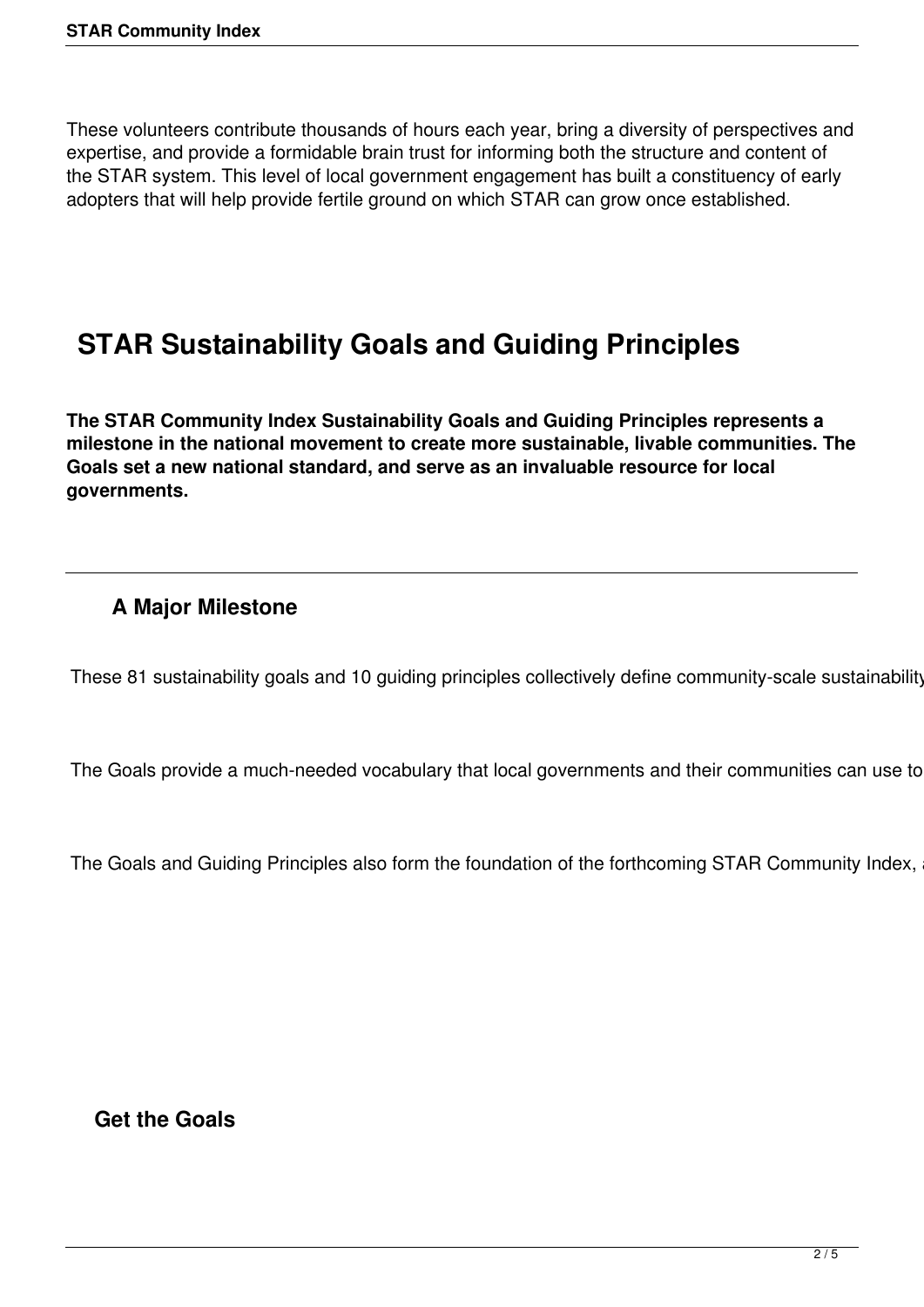now to use them (and learn about the STAR development process), download our report, released in Octobe

**Download Now (pdf)**

 $\sim$ 

### **Why Communities Need Defined Goals—and STAR**

For too long, community sustainability has been a nebulous concept with competing definitions and frameworks. There has never been a national standard by which to measure sustainability performance (e.g., economic prosperity, health and safety, climate protection, etc.) at the municipal or county scale. Establishing these Goals and Guiding Principles is the first giant step toward addressing this critical need, and giving local governments the tools to accelerate their efforts and achieve greater success.

This milestone is the product of thousands of volunteer hours, and the engagement of more than 160 sustainability experts and stakeholders from broad disciplines using a collaborative and consensus-based process, drawn from government, the nonprofit and private sectors, and academia.

#### **How to Use the Goals**

The STAR Sustainability Goals and Guiding Principles are an invaluable resource for local governments and community stakeholders working to:

- create or revise a sustainability plan
- conduct a sustainability assessment
- establish local sustainability priorities
- focus ongoing sustainability initiatives

You can use the goals document as a framework in combination with ICLEI's Five Milestones for Sustainability. By aligning your local priorities with STAR's framework now, your community will be primed to utilize the full STAR performance management system when it is released in early 2012.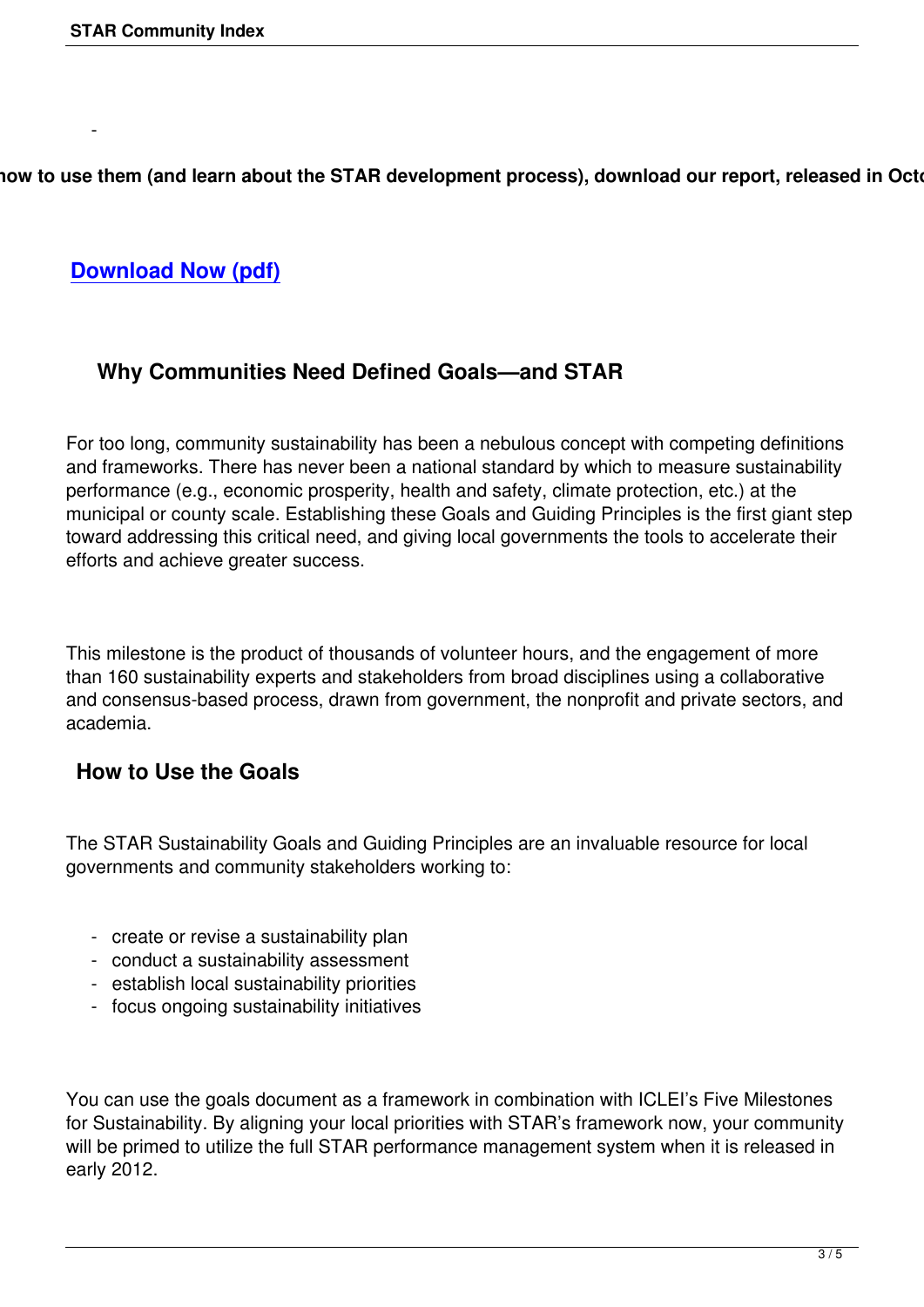# **Five Milestones for Sustainability**

**ICLEI's Five Milestones provide a simple, standardized means of assessing sustainability challenges, establishing goals, developing and implementing a plan, and monitoring, measuring and reporting performance.**

The methodology underlying the Five Milestones for Sustainability is based on the Five Milestones for Climate Mitigation and involves a more broad process for addressing both climate and sustainability.

Local governments that wish to develop a plan that not only addresses greenhouse gas emissions reductions, but also includes related measures to improve local sustainability, should follow the Five Milestones for Sustainability. The Five Milestones for Sustainability also complement the STAR Community Index, which is currently in development. Local governments will be able to follow the Milestones while also receiving credits through the STAR rating system.

## **Getting Started**

Prior to launching into the Five Milestone process, you should take a few preliminary steps to get organized and to make a commitment. The chief elected official should publicly commit to developing a sustainability plan and should appoint someone to coordinate the planning process, typically a sustainability coordinator. To guide the plan development, local governments should form an external sustainability advisory board along with an interdepartmental team to participate in the development of the plan.

### **Milestone One: Conduct a sustainability assessment**

To begin the planning process, a local government needs to first research and assess environmental, economic, and social equity challenges within the jurisdiction, and the programs in place to address these issues. The sustainability assessment includes a greenhouse gas emissions inventory and forecast for local government operations and the community as a whole and takes into account other key sustainability indicators. The assessment is used to gather baseline data and to identify the challenges to be addressed in the plan. Local governments will be able to use the indicators in the STAR Community Index to help them define the scope of their plan.